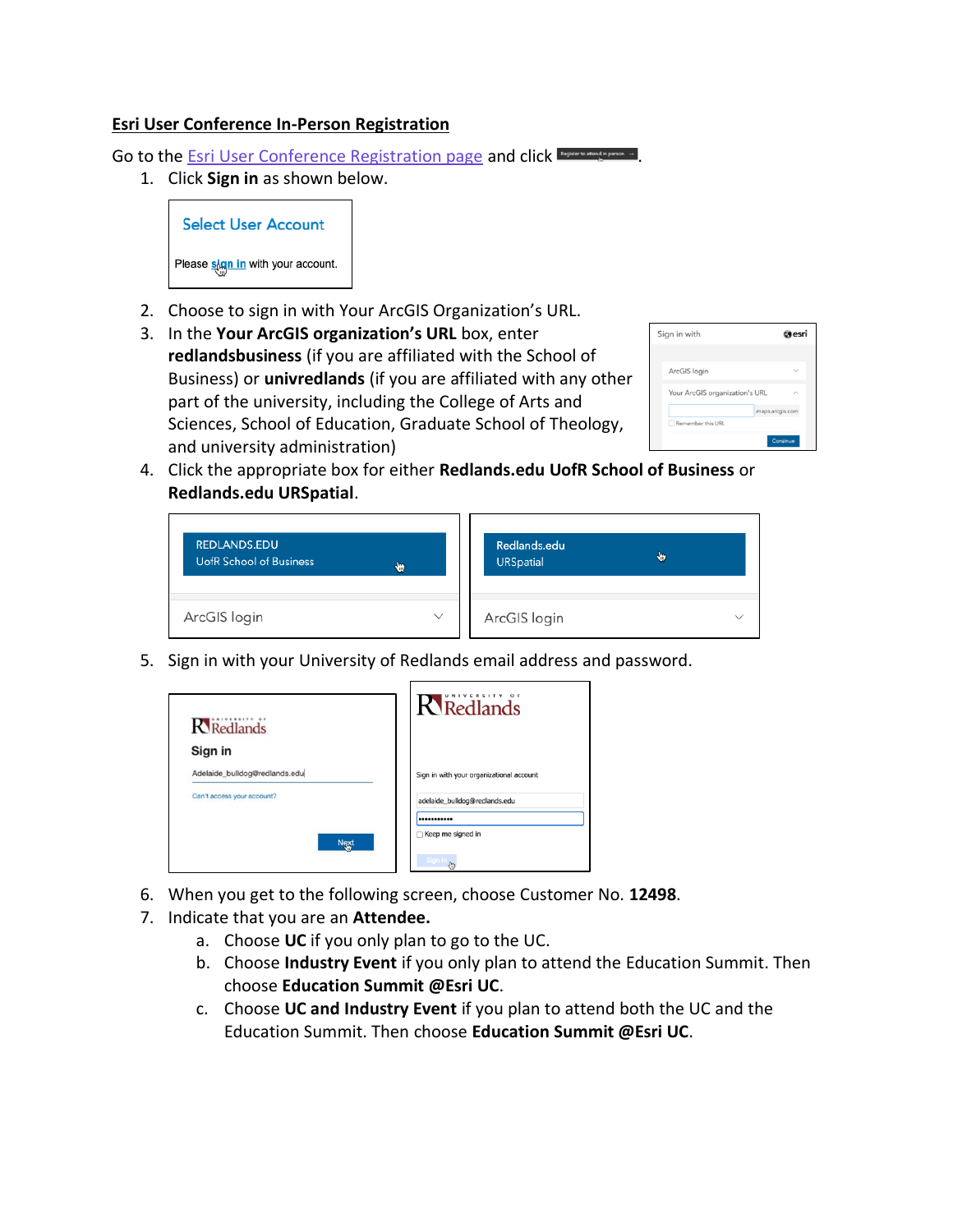| 1. Choose Events             | 3. Enter Personal Info<br>2. Select Rate                                                          | 4. Review and Pay | 3<br><b>FAQ</b> | <b>Email Us</b> | Call Us |
|------------------------------|---------------------------------------------------------------------------------------------------|-------------------|-----------------|-----------------|---------|
| <b>Customer Information</b>  |                                                                                                   |                   |                 |                 |         |
| First Name                   | Steven                                                                                            |                   |                 |                 |         |
| Last Name                    | Moore                                                                                             |                   |                 |                 |         |
|                              | Multiple customer numbers found under your Esri Account. Please select one for this registration. |                   |                 |                 |         |
| Customer No.                 | ●12498                                                                                            |                   |                 |                 |         |
|                              | $\bigcirc$ 213022                                                                                 |                   |                 |                 |         |
|                              | ◯None of these                                                                                    |                   |                 |                 |         |
| <b>Event Information</b>     |                                                                                                   |                   |                 |                 |         |
| I am                         | an Attendee<br>an Exhibitor                                                                       |                   |                 |                 |         |
| Are you attending            | ◯UC ◯ Industry Event ● UC and Industry Event                                                      |                   |                 |                 |         |
|                              | <b>Pick Your Industry Event</b>                                                                   |                   |                 |                 |         |
| <b>Industry Event</b>        | Education Summit @ Esri UC                                                                        |                   |                 |                 |         |
|                              | Imagery Summit @ Esri UC                                                                          |                   |                 |                 |         |
|                              | Safety and Security Summit @ Esri UC                                                              |                   |                 |                 |         |
|                              |                                                                                                   |                   |                 |                 |         |
|                              |                                                                                                   |                   |                 |                 |         |
|                              |                                                                                                   |                   |                 |                 |         |
| <b>NEXT</b><br>$\mathcal{P}$ |                                                                                                   |                   |                 |                 |         |

## 8. Click **Next**

|                       | <b>UC Complimentary</b>                                                                                                                                                                                                                                                                                                                                                                                                                                                                                                                                          | \$0.00     |  |               |                       |                                     |
|-----------------------|------------------------------------------------------------------------------------------------------------------------------------------------------------------------------------------------------------------------------------------------------------------------------------------------------------------------------------------------------------------------------------------------------------------------------------------------------------------------------------------------------------------------------------------------------------------|------------|--|---------------|-----------------------|-------------------------------------|
|                       | This is a full-conference registration available to Esri users with a valid customer number and<br>complimentary registrations. Your organization must qualify based on maintenance and<br>license agreements. Sign in to your My Esri Account to see if your organization is eligible or<br>view the Esri Maintenance Program Benefits page. Subject to approval from your<br>organizations Esri maintenance contact.                                                                                                                                           |            |  |               | <b>Check this box</b> |                                     |
|                       | <b>UC Attendee</b>                                                                                                                                                                                                                                                                                                                                                                                                                                                                                                                                               | \$1,895.00 |  |               | for the UC            |                                     |
|                       | <b>UC U.S. Federal Government</b>                                                                                                                                                                                                                                                                                                                                                                                                                                                                                                                                | \$995.00   |  |               |                       |                                     |
| <b>UC One Day</b>     |                                                                                                                                                                                                                                                                                                                                                                                                                                                                                                                                                                  | \$895.00   |  |               |                       |                                     |
| <b>UC Educational</b> |                                                                                                                                                                                                                                                                                                                                                                                                                                                                                                                                                                  | \$495.00   |  |               |                       |                                     |
|                       | <b>UC Esri Nonprofit Program</b>                                                                                                                                                                                                                                                                                                                                                                                                                                                                                                                                 | \$495.00   |  |               |                       |                                     |
|                       | <b>UC Student One Day Complimentary</b>                                                                                                                                                                                                                                                                                                                                                                                                                                                                                                                          | \$0.00     |  |               |                       |                                     |
|                       | <b>UC University Student</b>                                                                                                                                                                                                                                                                                                                                                                                                                                                                                                                                     | \$125.00   |  |               |                       |                                     |
|                       | <b>UC Expo Only</b>                                                                                                                                                                                                                                                                                                                                                                                                                                                                                                                                              | \$995.00   |  |               |                       |                                     |
|                       |                                                                                                                                                                                                                                                                                                                                                                                                                                                                                                                                                                  |            |  |               |                       |                                     |
|                       |                                                                                                                                                                                                                                                                                                                                                                                                                                                                                                                                                                  | \$1,595.00 |  |               |                       |                                     |
|                       | <b>UC Esri Partner</b><br>None<br>Pick Your Preconference Seminars <sup>@</sup><br>All seminars are held from 8:30 a.m. to 5:00 p.m., unless otherwise noted. Click the arrow below to expand the list of<br>seminars for each date.                                                                                                                                                                                                                                                                                                                             |            |  |               |                       |                                     |
|                       |                                                                                                                                                                                                                                                                                                                                                                                                                                                                                                                                                                  |            |  |               |                       |                                     |
|                       |                                                                                                                                                                                                                                                                                                                                                                                                                                                                                                                                                                  | \$325.00   |  |               |                       |                                     |
|                       |                                                                                                                                                                                                                                                                                                                                                                                                                                                                                                                                                                  | \$0.00     |  |               |                       |                                     |
|                       | Uuly 9<br>July 10<br><b>July 9 - 10</b><br><b>Education Summit @ Esri UC Rates</b><br><b>Education Summit - Attendee</b><br>Education Summit - Complimentary Registration with an Education Site<br>License (must use with UC Complimentary Registration)<br>Registration includes all sessions Saturday, July 9 - Sunday, July 10, beverage breaks, and<br>socials at the Education Summit as well as the Monday UC plenary session, map gallery,<br>special displays and exhibit hall on Tuesday.<br>Education Summit - ArcGIS School Bundle Educator Attendee | \$0.00     |  | <b>Summit</b> |                       | Check this box for<br>the Education |